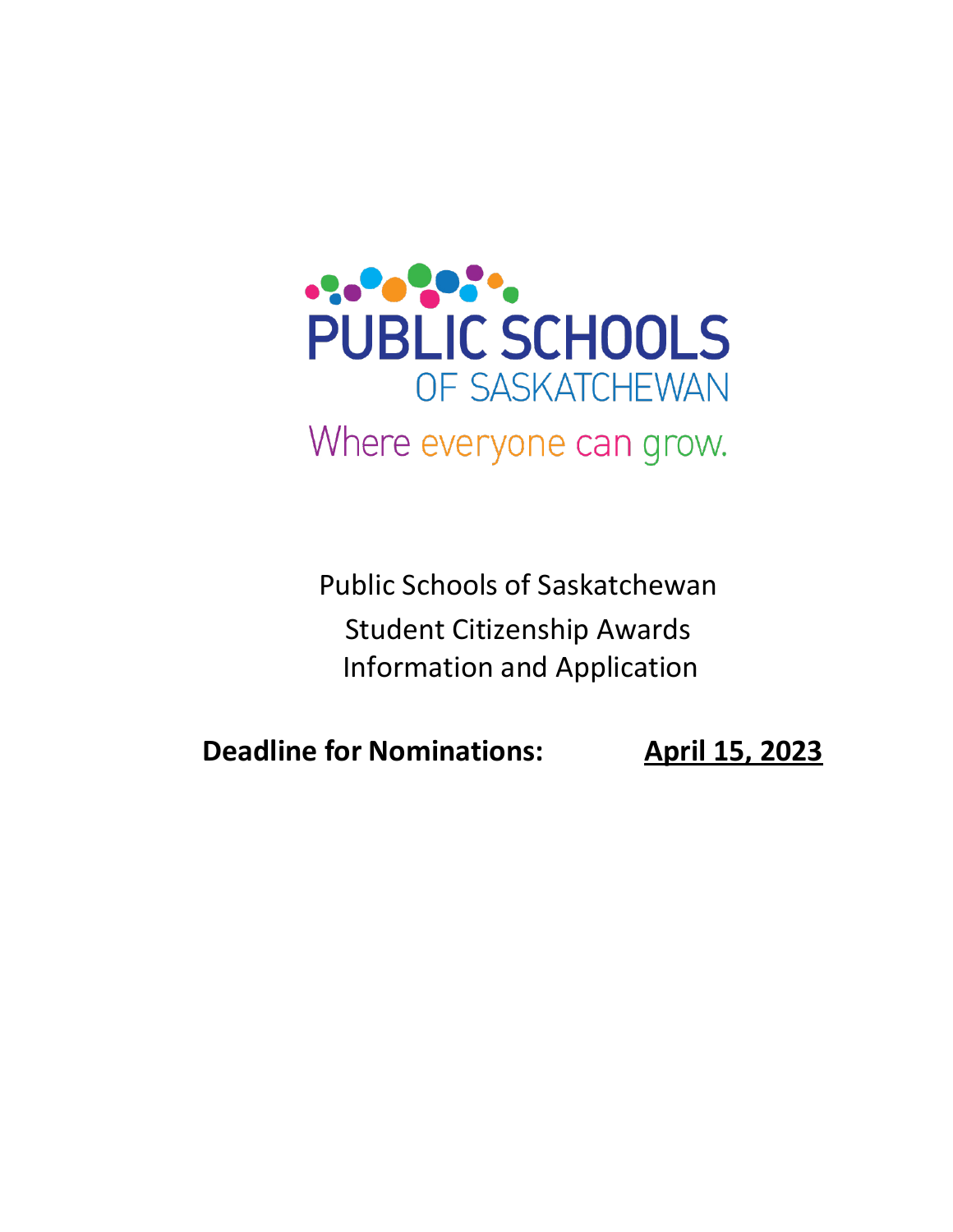## **Public Schools of Saskatchewan Student Citizenship Awards**

Public Schools of Saskatchewan will be recognizing public school student groups or classes that support citizenship or character building within their schools or community by providing annual Student Citizenship Awards. Student groups or classes at elementary and high school will be recognized for their contributions. There will be three \$1000 awards for grade 1 to grade 8 and three \$1000 awards for grades 9 to 12.

## **Program Outline**

- a. Public schools, with school division support, can apply for recognition of student activities related to citizenship and character development.
- b. Awards will be provided to groups of students or classrooms (not individual students).
- c. Funds awarded may be used for initiating new activities or continuing/expanding existing activities related to citizenship and character education.
- d. Applications will be received by April 15 annually and awards will be presented at the June general meeting of the Public Section.
- e. Applications for recognition will be submitted to the Public Section (Public Schools of Saskatchewan) executive director at [publicsection@sasktel.net](mailto:publicsection@sasktel.net).

### **Criteria**

All or some of the following criteria will be applied when the student activities are considered for the awards.

- a. Making a difference in the school or the community.
- b. Promoting democratic values.
- c. Making an environmental impact.
- d. Promoting the value of public education.

Deadline date for applications is **April 15, 2023**

#### **Applications Require**

- Completed application;
- A (maximum) five minute video from the group that describes in detail the project or initiative they are carrying out or planning; explains how the project or initiative relates to citizenship or character education; and identifies why they feel they merit recognition for the award;
- Support from a school administrator; and
- Support from the school division.

#### **Examples**

Some examples of student citizenship activities that may be considered for awards:

- Supporting academic activities in the classroom or the school, for example: working with younger children;
- Helping people with special needs in the school or in the community;
- Participating in community causes or activities;
- Fundraising for good causes or participating in community fundraising events;
- Volunteering for school or community organizations, with a significant time commitment;
- Helping seniors in the community, for example: shoveling sidewalks or helping with yardwork;
- Fostering an understanding of democracy or democratic values through specific activities in the school or the community; or
- Involving themselves in socially or environmentally responsible projects or activities.